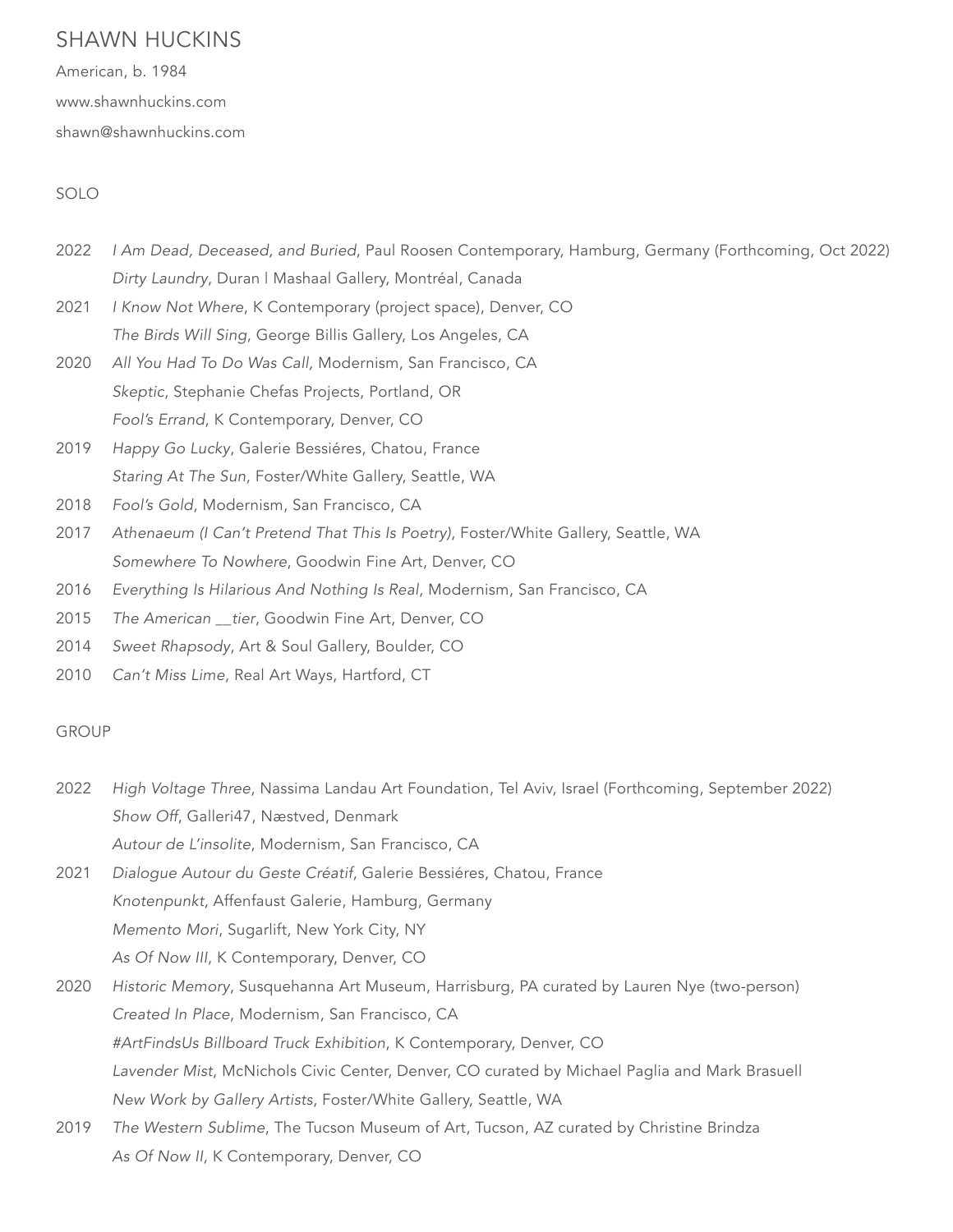# GROUP, CONT.

- 2019 *Le Vrai Visage*, Duran | Mashaal Gallery, Montréal, Canada *In Response*, Governor's Mansion Pop-Up Exhibition w/ K Contemporary, Denver, CO *Mondo Tondo*, Arcadia Contemporary, Los Angeles, CA
- 2018 *Independent Vision: The Martin Muller Collection*, Arkansas Arts Center Museum, Little Rock, AR *Coalesce*, Goodwin Fine Art, Denver, CO *Finalist's Exhibition*, La Pinacothéque, Grand-Duchy of Luxembourg *Platinum Blend 4*, Stephanie Chefas Projects, Portland, OR *Spring Group Show*, Cordesa Fine Art, Los Angeles, CA *Resolution*, Foster/White Gallery, Seattle, WA *Wet*, Quidley & Co, Naples, FL
- 2017 *(Dis)Connected*, Kirkland Arts Center, Seattle, WA
- 2016 *ONE*, Stephanie Chefas Projects, Portland, OR *Open Stacks*, Goodwin Fine Art, Denver, CO *Learning To See Color*, Vicki Myhren Gallery, University of Denver, CO
- 2015 *Project P:ear*, Stephanie Chefas Projects, Portland, OR *Fresh Brew*, Stephanie Chefas Projects, Portland, OR Summer Group Exhibition, Hashimoto Contemporary, San Francisco, CA *Platinum Blend*, Modern Eden Gallery, San Francisco, CA
- 2014 *PLAY*, Galerie COA, Montréal, Canada *New Visions Of The Old West*, Patrajdas Contemporary, Ogden, UT *Summer Group Exhibition*, Goodwin Fine Art, Denver, CO *A Precious Few*, Parlor Gallery, Asbury Park, NJ
- 2013 *Ten Years Drawn*, L2Kontemporary, Los Angeles, CA *Summertime*, Jenkins Johnson Gallery, New York, NY *Word Play*, Design Matters, Los Angeles, CA *Eye On The Storm*, The Housatonic Museum, Bridgeport, CT (traveling exhibition) *Eye On The Storm*, The Bob Rauschenberg Gallery, Fort Myers, FL (traveling exhibition) *Vol. 3 Group Exhibition*, Gildar Gallery, Denver, CO
- 2012 *Flayed Parables*, L2Kontemporary, Los Angeles, CA (two-person) *Art On The Edge*, Vered Contemporary, East Hampton, NY *Inaugural Exhibition Vol. 2*, Gildar Gallery, Denver, CO
- 2011 *FEED2011 Biennial: Five Artists*, 1708 Gallery, Richmond, VA *Summer Party*, Museum of Fine Arts, Boston, MA *Beast*, Brooklyn Artists Gym, Brooklyn, NY
- 2009 *29th Faber Birren National Color Exhibition*, Stamford Art Association, Stamford, CT *Slide Slam*, Real Art Ways, Hartford, CT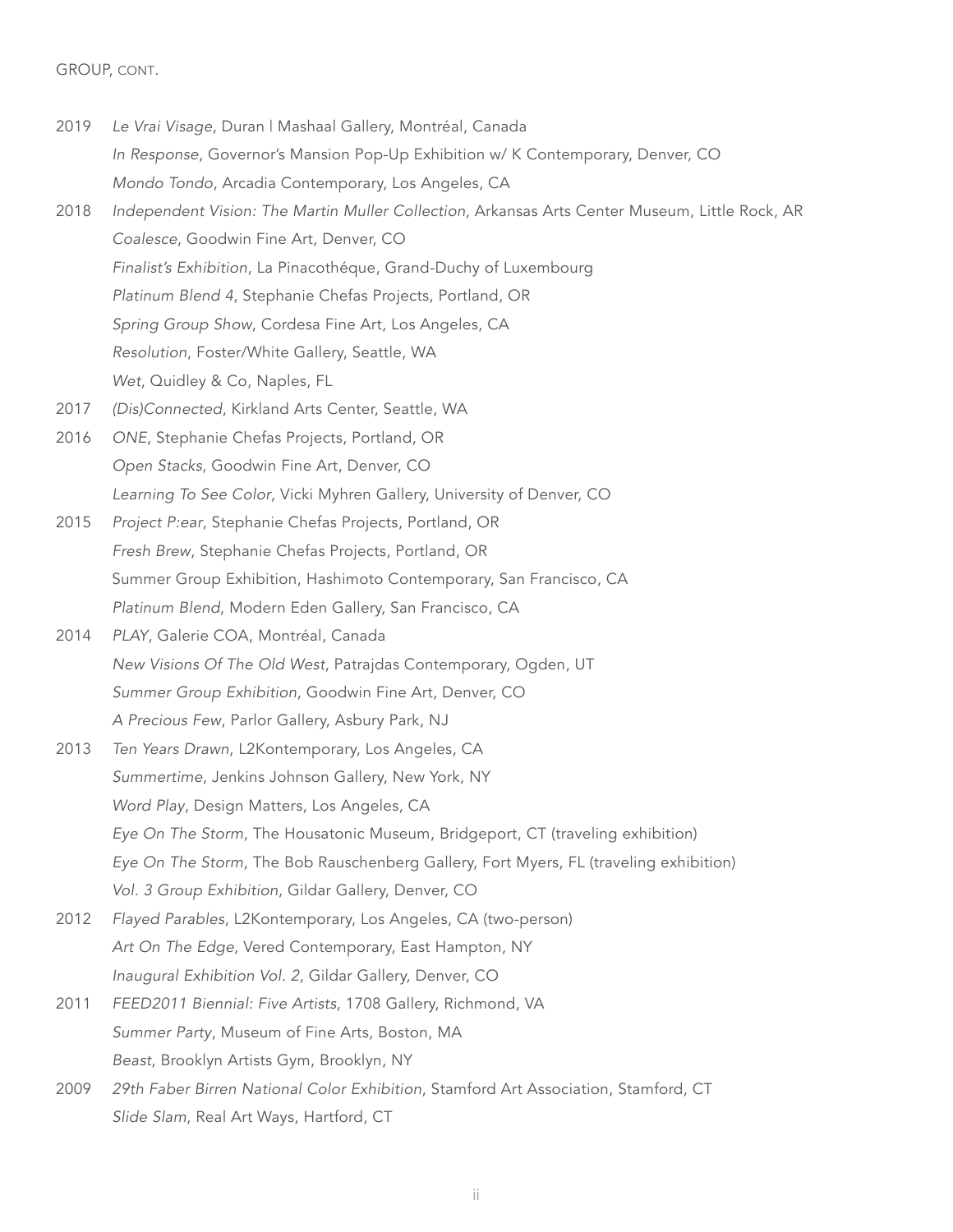## GROUP, CONT.

2008 *Out of the Blue*, Attleboro Arts Museum, Attleboro, MA *22nd International Show*, Visual Arts Center of New Jersey, Summit, NJ *Fast Food - A Fast Food Themed Art Show*, Frankenart Mart, San Francisco, CA *19th International Juried Exhibition*, Viridian Artists Contemporary Art Gallery, New York, NY *Emerging Artists 2008*, Limner Gallery, Hudson, NY

# FAIRS

- 2022 *ArtMRKT San Francisco* w/ George Billis Gallery, San Francisco, CA
- 2021 *Art Miami* w/ Duran | Mashaal Gallery, Miami, FL *Art Toronto* w/ Duran | Mashaal Gallery, Toronto, Canada
- 2020 *Art Miami* w/ Duran | Mashaal Gallery, Miami, FL (online) *Intersect Aspen* w/ K Contemporary, Aspen, CO (online) *The San Francisco Art & Antiques Fair* w/ Modernism, San Francisco, CA (online)
- 2019 *PULSE Miami* w/ K Contemporary, Miami, FL *Art Miami* w/ Duran | Mashaal Gallery, Miami, FL *Art Miami* w/ Modernism, Miami, FL *Galeristes* w/ Galerie Bessiéres, Paris, France *Jackson Hole Fine Art Fair* w/ K Contemporary, Jackson Hole, WY *ZONAMACO México Art Contemporáno* w/ Modernism, Mexico City, Mexico *Art Palm Springs* w/ George Billis Gallery, Palm Springs, CA *ArtMRKT San Francisco* w/ George Billis Gallery, San Francisco, CA
- 2018 *The San Francisco Art & Antiques Fair* w/ Modernism, San Francisco, CA *ArtMRKT San Francisco* w/ Cordesa Fine Art, San Francisco, CA *LA ART Show* w/ Cordesa Fine Art, Los Angeles, CA
- 2017 *Art Miami* w/ Modernism, Miami, FL
- 2016 *Art Miami* w/ Modernism, Miami, FL
- 2015 *Art Miami* w/ Modernism, Miami, FL *Art Silicon Valley* w/ Modernism, San Mateo, CA
- 2014 *SCOPE Miami* w/ Hashimoto Contemporary, Miami, FL *PULSE New York* w/ Keeler & Co, New York City, NY *ArtMRKT San Francisco* w/ Hashimoto Contemporary, San Francisco, CA *LA ART Show* w/ Spoke Art, Los Angeles, CA
- 2013 *Texas Contemporary Art Fair* w/ Jenkins Johnson Gallery, Houston, TX
- 2012 *ArtMRKT San Francisco* w/ Cain Schulte Contemporary Art, San Francisco, CA
- 2011 *AQUA Art Miam*i w/ Cain Schulte Contemporary Art, Aqua Hotel, Miami, FL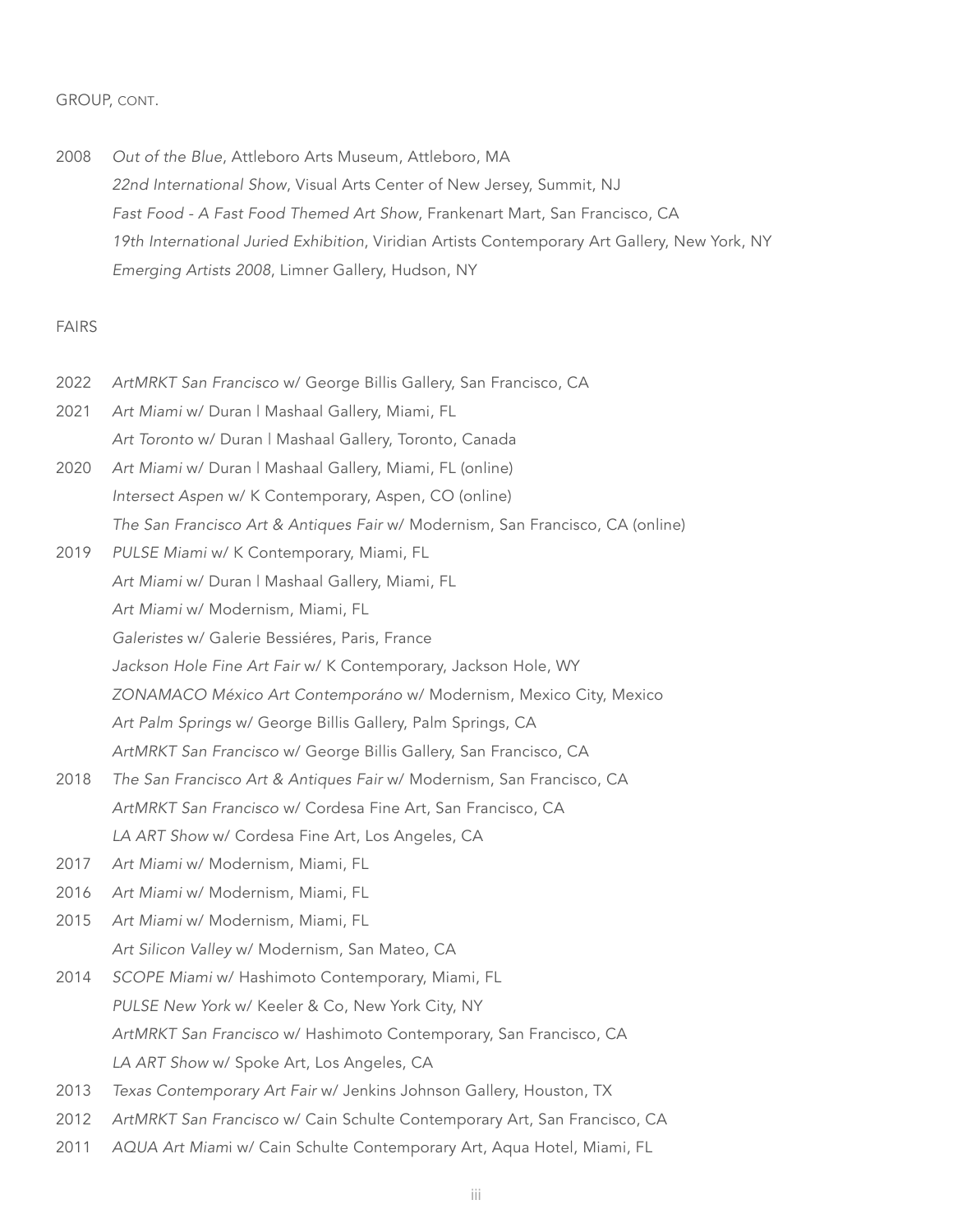#### FELLOWSHIPS/GRANTS/AWARDS

- 2020 *Haven Foundation Grant*, The Haven Foundation, Brewer, ME
- 2018 *The Luxembourg Art Prize* finalist, Grand-Duchy of Luxembourg
- 2017 *Career Advancement Grant*, Colorado Creative Industries, Denver, CO
- 2013 *Haven Foundation Grant*, The Haven Foundation, Brewer, ME
- 2012 *Artist Fellowship Grant*, Artists' Fellowship Inc., New York, NY
- 2011 *Artist Fellowship Grant*, Artists' Fellowship Inc., New York, NY
- 2010 *Artist Fellowship Grant*, Connecticut Commission on Culture & Tourism *Best Emerging Artist* in Painting, GLAAD OutAuction NYC
- 2007 *Award for Excellence*, Ridgefield Guild of Artists, Sponsored by Denice Militello *The New Haven Paint & Clay Club Prize Award*, Sponsored by The New Haven Paint & Clay Club *People's Choice Award*, Thorne-Sagendorph Art Gallery, Keene, NH
- 2006 *Fellowship Grant in Studio Art*, Keene State College Art Department, Keene, NH *People's Choice Commendation Award*, Thorne-Sagendorph Art Gallery, Keene, NH

## PUBLIC COLLECTIONS

The Tucson Museum of Art, Tucson, AZ The Tia Collection, Santa Fe, NM The Miniature Museum of Contemporary Art, Amsterdam, NL Google, Inc., Cambridge, MA Perry Lane Hotel, Savannah, GA The Los Angeles Athletic Club, Los Angeles, CA

# PRIVATE COLLECTIONS

Works are held in private collections within North America, Europe, Asia, and Australia.

## SELECTED PUBLICATION ARTICLES/REVIEWS

*Juxtapoz, Hi-Fructose Magazine, Forbes, Luxe Magazine, Huffington Post, The Observer, La Presse, This Is Colossal, American Art Collector, PPAPER Magazine, Colorado Homes & Lifestyles Magazine, Modern In Denver, New American Paintings, DesignBoom, The Advocate, Poets N' Artists, Art Ltd, 5280 Home Magazine, The Jealous Curator, Create! Magazine, Arrested Motion, The Seattle Times, Beautiful Decay, Quiet Lunch Magazine, Out.com, Guernica Magazine, NoTOFU Magazine, M/I/S/C Magazine, Bl!SSS Magazine, Art & Science Journal*